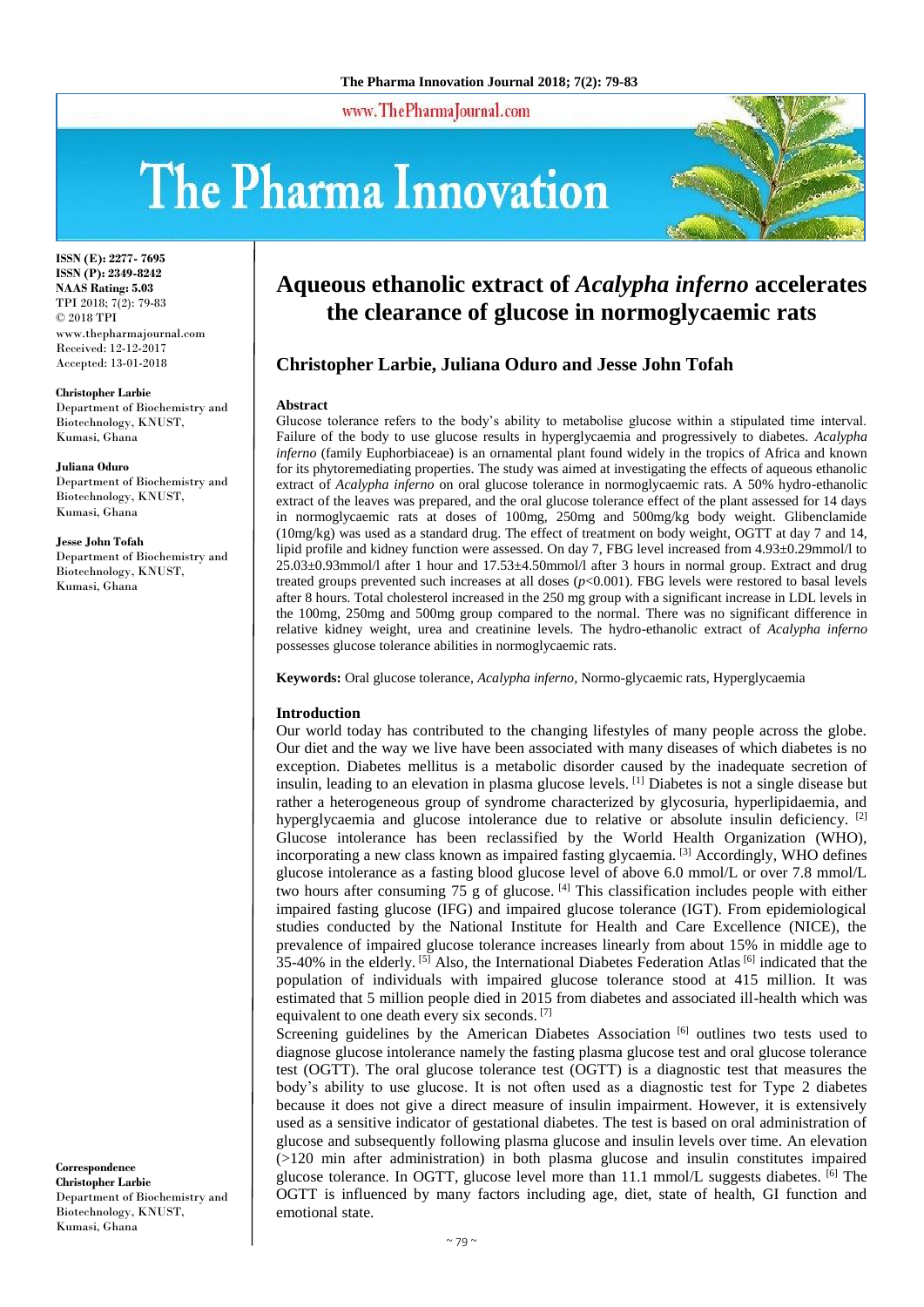According to research, many plants have been found to possess antidiabetic and hence glucose tolerance properties. [8] Notable amongst them are *Acalypha indica* and *Allium sativum. Acalypha inferno* (L, family Euphorbiaceae) is known as flame copperleaf and originated from the South Pacific Islands. <sup>[9]</sup> It is a sun-loving perennial shrub and known for its aesthetic value. *Acalypha inferno* has also been found to be a potent phytoremediator of zinc.  $[10]$ Phytochemical analyses on hydroethanolic leaves extract of Ghanaian cultivars has shown the presence of triterpenoids, sterols, alkaloids, coumarins, flavonoids, saponins, glycosides and hydrolysable tannins with significant free radical scavenging activity and antimicrobial effect. [11] It is also safe in rodents. [12] The main aim of this study was to investigate the oral glucose tolerance effects of hydroethanolic extract of *Acalypha inferno* on normoglycaemic rats.

### **Materials and Methods**

#### **1. Plant Preparation and Extraction**

Leaves of *Acalypha inferno* were collected from the forecourts of the Biochemistry Annex, KNUST. The plant material was authenticated at the Department of Herbal Medicine, KNUST-Kumasi by Dr. George Sam (taxonomist) and a voucher specimen deposited at the herbarium for reference (KNUST/HM/2017/L018). They were destemmed, washed, shade dried for 2 weeks and milled. A 50% aqueousethanolic extraction was carried out by suspending 100g of the powdered extract in 1000ml of 50% ethanol (50:50, ethanol: water, v/v). The mixture was allowed to stand for 24 hours at room temperature on a mechanical shaker (YLK, Japan). The mixture was then filtered using a cotton wool and concentrated using a Heidolph rotary evaporator (Germany) under reduced pressure. The extract was transferred into sterile zip-lock bags, frozen and freeze-dried to obtain the hydroethanolic extract of *Acalypha inferno* (AIE). Respective doses for the study were prepared by reconstituting the extract in distilled water.

# **2. Preparation of Standard Drug**

Glibenclamide (Diabenol, Thailand) tablets, an oral hypoglycaemic drug was used as standard drug. The tablets were dissolved in freshly distilled water to form a suspension and administered at a dose of 10 mg/kg body weight (b.wt) orally.

#### **3. Experimental Animals**

Female Wistar rats weighing 115-150g were obtained from the University of Ghana Medical School, Legon. They were acclimatized for 14 days in an animal holding facility of the Department of Biochemistry and Biotechnology, KNUST, Kumasi. The animals were housed in aluminium cages under standard husbandry conditions (12hrs. light/dark cycle) and were provided freshly prepared distilled water and standard laboratory food (mash) during the study period. All animal experiments were performed according to the guidelines of the Committee for the Purpose of Control and Supervision of Experiment on Animals (CPCSEA) and Guide for Care and Use of Laboratory Animals. [13] Animals were handled humanely throughout the duration of the experiment.

# **4. Experimental Design**

The animals were divided randomly into five groups by similar body weights with 4 rats in each group and treated as follows for 14 days. Doses of AIE were selected based on safety data.<sup>[12]</sup>

Group 1: Normoglycaemic rats administered 1.0 ml distilled water per day orally.

Group 2: Normoglycaemic rats administered 10 mg/kg b.wt glibenclamide per day orally.

Group 3: Normoglycaemic rats administered 100 mg/kg b.wt AIE per day orally.

Group 4: Normoglycaemic rats administered 250 mg/kg b.wt AIE per day orally.

Group 5: Normoglycaemic rats administered 500 mg/kg b.wt AIE per day orally.

# **5. Determination of Oral Glucose Tolerance**

The fasting blood glucose (FBG) levels of the animals were determined after every 7 days of the extract administration. The FBG levels were determined by tail puncture at intervals of 0 (before glucose administration), 1, 4, 8 and 24 hours after glucose administration on the  $7<sup>th</sup>$  day and  $14<sup>th</sup>$  day using the OneTouch Select Glucometer and test strips. The results were reported in mmol/L. Prior to the test, the animals were fasted overnight and administered 10 mg/kg b.wt glucose solution before their FBG levels assessed.

# **6. Effect of Treatment on Body Weight**

The weights of the animals were measured every four days till the 14th day using a mass balance. The percentage change in body weights were calculated by measuring the initial body weight and the body weight at each day interval given by the formula:

$$
\% Change in Body Weight = \frac{Weight_n - Weight_{initial}}{Weight_{initial}} \times 100
$$

Where Weight  $n$  is the body weight on Day 4, D8...D14 and Weight initial is the body weight on D0

# **7. Determination of Biochemical Parameters**

After 14 days of treatment, the animals were sacrificed by ether anaesthesia after an overnight fast. Incisions were quickly made in the cervical regions of sacrificed animals using sterile blade and blood collected into Serum Separator Tubes and centrifuged at 3000rpm for 15 minutes. The sera were separated into Eppendorf tubes and stored at 4°C prior to analyses. Biochemical parameters such as Total cholesterol, triglycerides, high density lipoproteins (HDL) and low density lipoproteins (LDL) were measured. Serum creatinine and urea levels were also measured using the Flexor Chemistry Analyser (Japan).

#### **8. Effect of Treatment on Relative Organ Weight**

The organs of the experimental animals, liver and kidneys were excised, cleaned with buffered saline and weighed to obtain the absolute organ weight (AOW). The relative organ weights were calculated using the formula:

$$
ROW = \frac{AOW}{Weight at Sacrifice} \times 100
$$

# **9. Data Analysis**

The GraphPad Prism 5.0 was used to analyze the data. The data was subjected to two-way ANOVA to compare the differences in mean values between the groups. This was followed by Bonferroni Post hoc multiple comparison test to assess the actual differences existing between each experimental group. The data was run at a 95% confidence and P values <0.05 was considered statistically significant.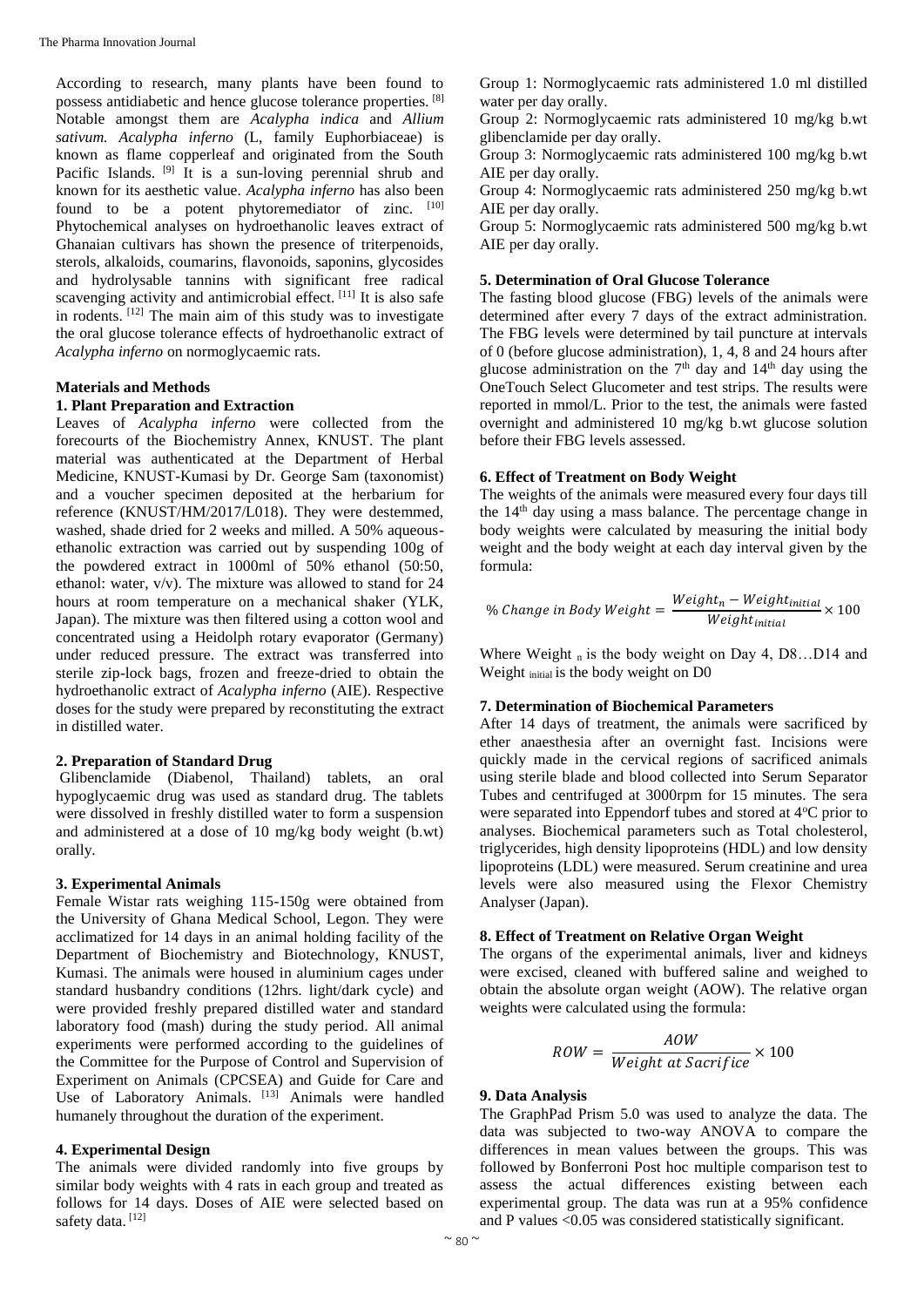#### **Results**

#### **1. Effect of Treatment on Percentage Change in Body Weight**

Figure 1 shows the effect of treatment on the percentage change in body weight of the rats. The body weights were measured from day 0 to day 14 at a four-day interval. A varied effect was observed.



Fig 1: Effect of treatment on body weight of the rats. Each point represents a mean ±SEM of 4 animals

#### **2. Effects of Treatments on Glucose Tolerance on Day 7**



**Fig 2:** Effect of treatment on oral glucose tolerance (OGT) on day 7. Each point represents the mean  $\pm$ SEM of 4 animals.

Figure 2 shows a time series of the effect of the treatment on glucose tolerance on day 7. A sharp increase in plasma glucose levels from the baseline readings (4.93±0.29 mmol/L) in the normal group in the 1st hour  $(25.03\pm0.93 \text{ mmol/L})$  was observed. Blood glucose levels decreased in the 3rd hour with a further decline in glucose level in 8<sup>th</sup> hour to the 24<sup>th</sup> hour. A decrease in plasma glucose levels in the 500mg group in the 1<sup>st</sup> hour compared to the glibenclamide group was also observed.

#### **3. Effects of Treatments on Glucose Tolerance on Day 4**



**Fig 3:** Effects of treatment on OGT ont day 14. Each point represents a mean ±SEM of 4 animals.

Fig 3 shows a time series of the effect of the treatments on OGTT on day 14. A similar trend observed where there was increase plasma glucose levels from the baseline in the normal group in the 1<sup>st</sup> hour followed by a sharp decline in the 3<sup>rd</sup>, 8th and 24<sup>th</sup> hour. All drug treated groups showed normal glucose levels.

**4. Effects of Treatment on Relative Organ Weight (ROW)** Table 1 shows the effect of the treatment on the relative weights of the liver and kidneys. There was no signficant difference in weights of the organs in all groups compared to the normal.

|        | <b>Normal</b>   | Glibe           | $100 \text{ mg}$ | $250 \text{ mg}$ | 500 mg          |
|--------|-----------------|-----------------|------------------|------------------|-----------------|
| Liver  | $2.42+0.07$     | $2.46+0.10$     | $2.40+0.10$      | $2.74+0.10$      | $2.38+0.09$     |
| Kidney | $0.64 \pm 0.03$ | $0.58 \pm 0.03$ | $0.63 \pm 0.03$  | $0.65 \pm 0.02$  | $0.63 \pm 0.02$ |
|        |                 |                 |                  |                  |                 |

**Table 1:** Effect of treatment on relative organ weight

Mean ±SEM, n=4, \**p*<0.05 compared with Normal**.**

# **5. Effects of Some Biochemical Indices**

**Table 2:** Effects of treatment on lipid profile.

|                   | <b>Normal</b>   | <b>Glibe</b>   | $100 \text{ mg}$ | $250 \text{ mg}$ | $500$ mg         |
|-------------------|-----------------|----------------|------------------|------------------|------------------|
| TChol             | $1.35+0.15$     | $1.43 + 0.06$  | $1.57+0.03$      | $1.70+0.10$      | $1.48 + 0.08$    |
| TG                | $0.85 + 0.05$   | $0.70 + 0.06$  | $0.87+0.12$      | $0.90 + 0.06$    | $0.93+0.05$      |
| HDL.              | $0.90 + 0.04$   | $0.83 + 0.05$  | $0.70 + 0.06$    | $0.93+0.09$      | $0.65 \pm 0.06$  |
| LDL.              | $0.28 + 0.12$   | $0.46 + 0.03$  | $0.69 + 0.07$    | $0.59 + 0.04$    | $0.64 + 0.13$    |
| Urea ( $mmol/L$ ) | $8.70 \pm 0.68$ | $8.53 + 0.77$  | $9.93 + 0.66$    | $7.80 + 0.35$    | $8.05+0.29$      |
| Creat (µmol/L)    | $51.75 + 5.15$  | $44.75 + 3.42$ | $48.00+2.65$     | $45.33 + 4.33$   | $46.25 \pm 1.03$ |

Mean±SEM, n=4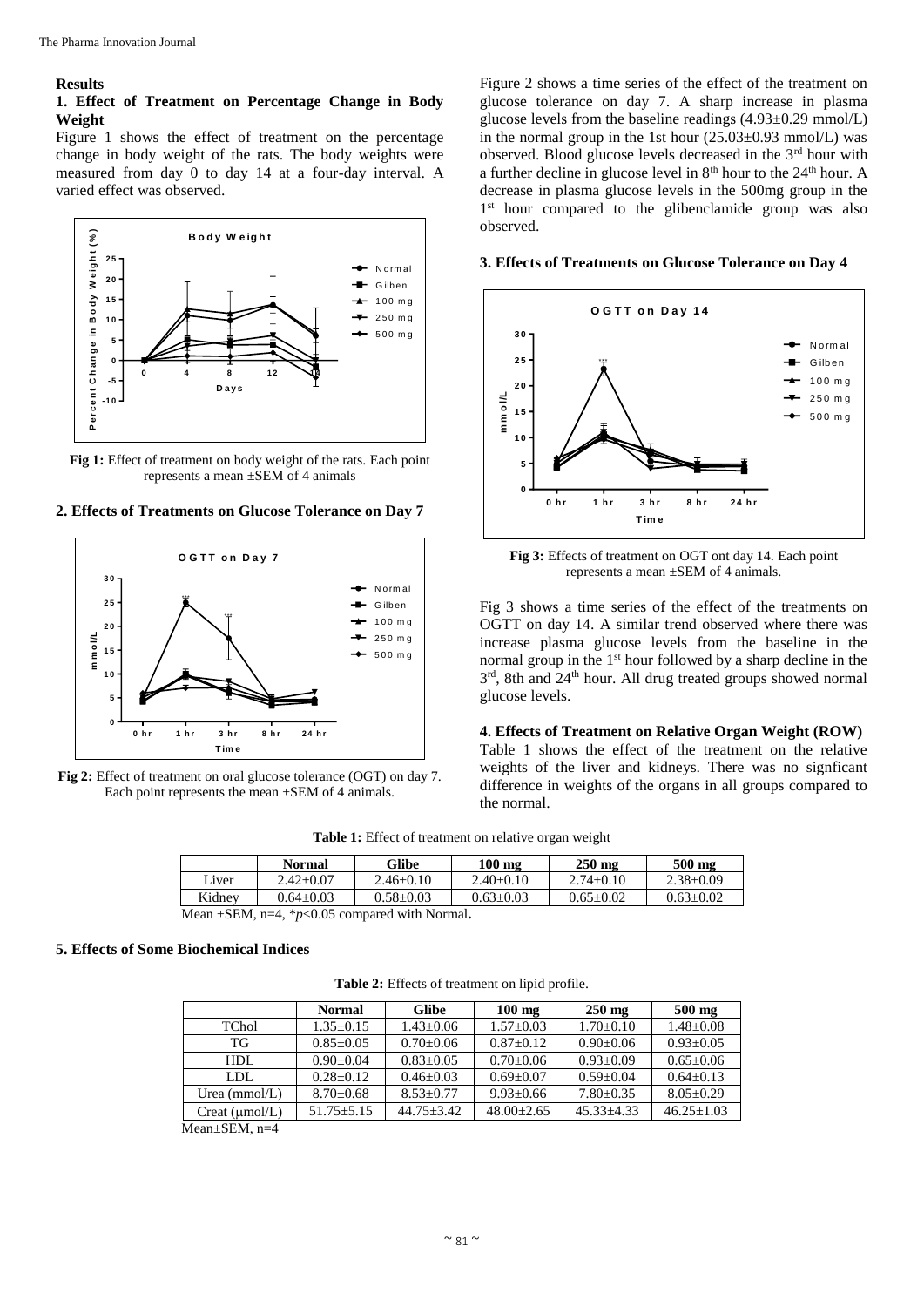Table 2 shows the effects of the treatments on some biochemical parameters (lipid and kidney profile). Treatments had no significant effect on the assessed parameter

# **Discussion**

The use of orthodox medications such as sulphonyl urea in the treatment of diabetes have become common compared to the use of plant based drugs in our world today. These orthodox medications have over the years left many undesirable effects such as lactic acidosis, unexplained weight loss, amongst others on its users. [14] The use of organic or plant based drugs in the management of diabetes are therefore in high demand today compared to their synthetic forms since they are considered less toxic and free from side effects. The oral glucose tolerance ability of hydroethanolic extract of *Acalypha inferno* was investigated. Results obtained from the effects of treatments of the extract on the percentage change in body weight as showed in Figure 1. It is known that in individuals with lower glucose tolerance abilities or diabetes, glucose in circulation is not made readily available to cells to be used as energy. The body therefore relies on sources such breaking down fat stores and proteins to release energy which contributes to the drastic weight loss in hyperglycaemic or diabetic individuals. [15] The decline can also be attributable to effect of extract (especially at 500 mg) on the appetite of animals and it resultant effect of energy metabolism. [12]

Ad isitration of glucose in the OGTT resulted in signifcant increase in circulating glucose levels in animals in the first 3 hours. With time, plasma glucose levels were observed to return to basal levels. However, the adminsitration of a hypoglycemic agent could result in glucose levels returning basal levels faster than normal.

Glibenclamide belongs to the class of sulphonyl ureas and it acts by increasing the sensitivity and responsiveness of the beta cells of the pancreatic islets so that more insulin would be produced to lower the amount of glucose in circulation.  $[16]$ This accounted for the decline in glucose levels with time. It was observed that AIE at all doses resulted in significant decline in glucose levels from the  $1<sup>st</sup>$  hour after administration. It could mean that the extract possessed a similar mechanism like the standard drug and as well increase the permeability of glucose into the cells by increasing the activity of glucose transporters to take up more glucose into the cells. [17] A similar trend was observed in the OGTT performed at day 14 in Fig 3 and hence the same mechanism of action of the standard drug and extract accounted for the decrease in glucose levels in the rats at their respective doses. The observed effect can be attributed to the phytochemical detected in AIE. [11] Flavonoids have been found to inhibit advanced glycation end product and also act as aldose<br>reductase inhibitors.  $^{[18]}$  According to research. reductase inhibitors.  $[18]$  According to research, hyperglycaemia causes the autooxidation of glucose to reactive oxygen species (ROS) or free radicals. As a result of this, diabetic individuals tend to have elevated amounts of the enzyme aldose reductase. [18] This enzyme is a key enzyme in the polyol pathway and catalyzes the NADP dependent reduction of glucose to sorbitol leading to the excessive accumulation of intracellular reactive oxygen species in the tissues and organs of diabetics. Flavonoids inhibit this enzyme and hence conversion of glucose to sorbitol is inhibited and this is expected as extract has been demonstrated to possess in vitro antioxidant activity. [11] Saponins have also been found to regulate glucose and lipid metabolism hence controlling hyperlipidaemia and

# hyperglycaemia. [17]

No significant change observed in the relative liver and kidney weights, which indicated that the extract at any dose was non- toxic to these organs. This was supported by the observed kidney function assay results (Table 2).

Table 2 showed the effects of the treatments on lipid profile. A non-significant change in the lipids were observed in all treated groups. Lipid profile is usually performed and used as part of a cardiac risk assessment to determine an individual's risk of cardiovascular diseases. [19] Higher amounts of total cholesterol and LDL are used linked to increased coronary risks. [20] Hyperglycaemia and diabetes are often characterised by hyperdyslipidaemia and hypertriglyceridemia. [21] It is therefore suggested that the use of Acalypha inferno as a hypoglycaemic agent also has lipid modulation effect to prevent dyslipidaemia associated with diabetes.

# **Conclusion**

*Acalypha inferno* has been shown to possess oral glucose tolerance activity. Normo-glycemic rats administered 100 mg, 250 mg and 500 mg/kg bwt of the extract showed decreased levels of plasma glucose during the OGTT, giving experimental proof that the extract up to 500 mg could reduce plasma glucose levels.

# **References**

- 1. Masih M, Banerjee T, Banerjee B, Pal A. Antidiabetic activity of *Acalypha indica* Linn. on normal and alloxaninduced diabetic rats. International Journal of Pharmacological Science. 2011; 3(3):51-54.
- 2. Wild S, Roglic G, Green A, Sicree R, King H. Global prevalence of diabetes estimates for the year 2000 and projections for 2030. Diabetes Care. 2004; 27(5):1047- 1053.
- 3. World Health Organization. Prevention of diabetes. Pharmacological Reviews. 2015; 64(2):188-237.
- 4. World Health Organization. Type 2 Diabetes Mellitus. Facts and Figures. 2000; 57(1):15-18.
- 5. National Institute for Health and Clinical Excellence. 2009. NICE Guideline 87. Reviewed, 2010. Retrieved from

https://www.google.com.gh/search?q=NICE+2009&ie.

- 6. American Diabetes Association. Management of dyslipidaemia in adults with diabetes. Diabetes Care. 2003; 26(Suppl 1):s83-s86.
- 7. International Diabetes Federation. 2015. IDF Diabetes Atlas Seventh Edition. Reviewed, 2015. Assessed from https://www.idf.org/e-library/epidemiologyresearch/diabetes-atlas/19-atlas-6th-edition.html on 15th January 2018
- 8. Dineshkumar B, Mitra A, Mahadevappa M, Manjunatha M. Antidiabetic and hypolipidemic effects of mahanimbine (carbazole alkaloid) from *Murraya koenigii* (Rutaceae) leaves. International Journal of Phytomedicine. 2010; 2(1):152-163.
- 9. Mahale G, Sunanda S, Sunanda RK. Silk dyed with *Acalypha* (*Acalypha wilkesiana)* and its fastness. Indian Journal of Fibre and Textile Research. 2003; 28(1):86– 89.
- 10. Abioye O, Ekundayo O, Aransiola S. Bioremoval of zinc in polluted soil using Acalypha inferno. Research Journal of Environmental Sciences. 2015; 9(5):249-255.
- 11. Larbie C, Mills-Robertson FC, Dowuona JNN, Tofah JJ, Torkornoo D, Asare CY. Phytochemical constituents and